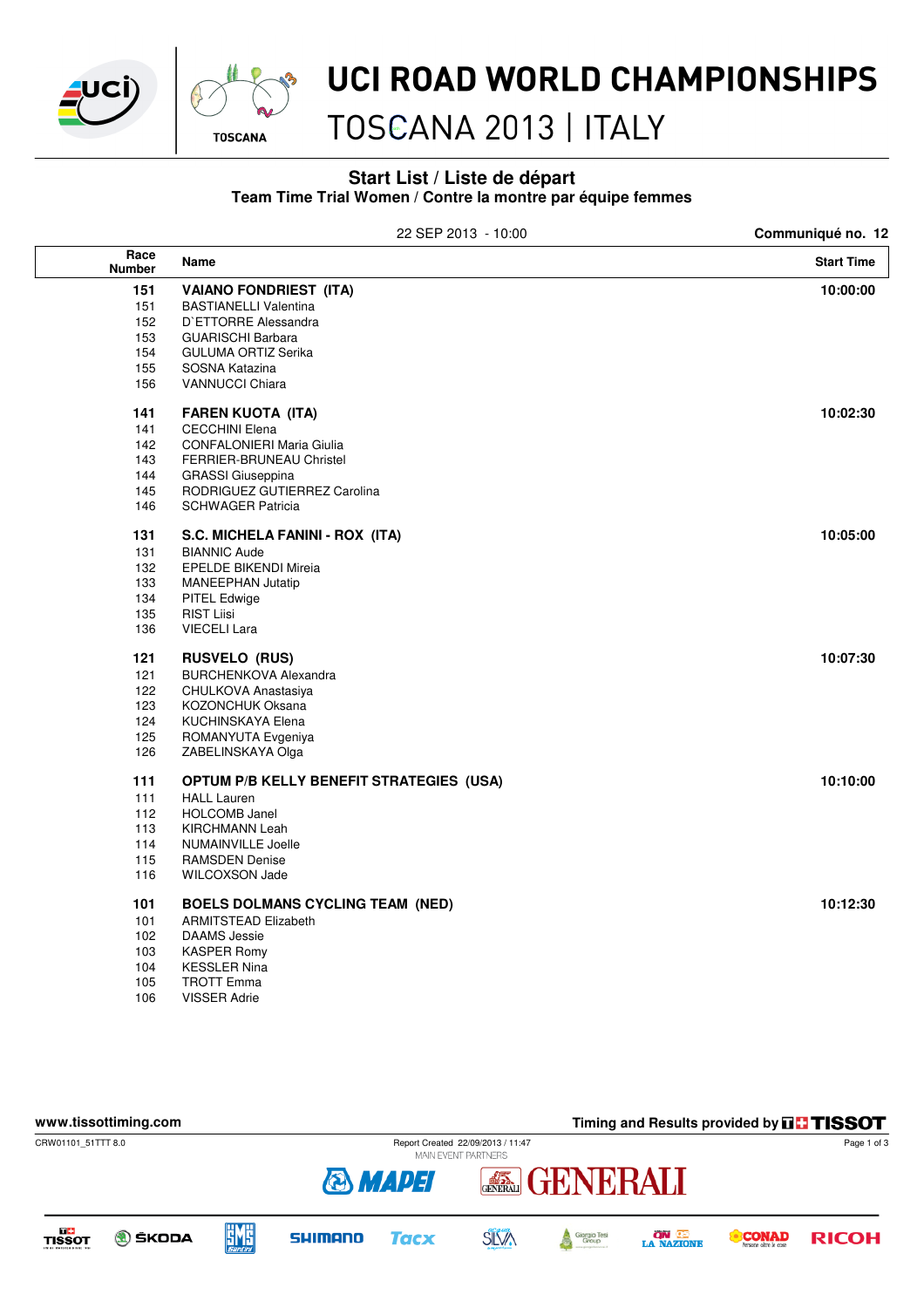



## UCI ROAD WORLD CHAMPIONSHIPS

# TOSCANA 2013 | ITALY

#### **Start List / Liste de départ Team Time Trial Women / Contre la montre par équipe femmes**

|                       | 22 SEP 2013 - 10:00                      | Communiqué no. 12 |
|-----------------------|------------------------------------------|-------------------|
| Race<br><b>Number</b> | Name                                     | <b>Start Time</b> |
| 91                    | <b>LOTTO BELISOL LADIES (BEL)</b>        | 10:15:00          |
| 91                    | DE VRIES Marijn                          |                   |
| 92                    | D'HOORE Jolien                           |                   |
| 93                    | <b>DUYCK Ann-Sofie</b>                   |                   |
| 94                    | <b>LAWS Sharon</b>                       |                   |
| 95                    | <b>TAYLOR Carlee</b>                     |                   |
| 96                    | VAN SEVEREN Celine                       |                   |
| 81                    | <b>MCIPOLLINI GIORDANA (NOR)</b>         | 10:17:30          |
| 81                    | <b>ANTOSHINA Tatiana</b>                 |                   |
| 82                    | <b>CARRETTA Valentina</b>                |                   |
| 83                    | <b>GUDERZO Tatiana</b>                   |                   |
| 84                    | JASINSKA Malgorzta                       |                   |
| 85                    | SCANDOLARA Valentina                     |                   |
| 86                    | <b>TAGLIAFERRO Marta</b>                 |                   |
| 71                    | <b>TEAM ARGOS - SHIMANO (NED)</b>        | 10:20:00          |
| 71                    | <b>BUSSER-KANIS Janneke</b>              |                   |
| 72                    | <b>GEBHARDT Elke</b>                     |                   |
| 73                    | <b>KNOL Willeke</b>                      |                   |
| 74                    | PIETERS Amy                              |                   |
| 75                    | <b>TROMP</b> Esra                        |                   |
| 76                    | <b>WILD Kirsten</b>                      |                   |
| 61                    | <b>BE PINK (ITA)</b>                     | 10:22:30          |
| 61                    | <b>CANTELE Noemi</b>                     |                   |
| 62                    | <b>FRAPPORTI Simona</b>                  |                   |
| 63                    | <b>MUCCIOLI Dalia</b>                    |                   |
| 64                    | <b>SCHWEIZER Doris</b>                   |                   |
| 65                    | <b>VALSECCHI Silvia</b>                  |                   |
| 66                    | WOJTYRA Malgorzata                       |                   |
| 51                    | <b>SENGERS LADIES CYCLING TEAM (BEL)</b> | 10:25:00          |
| 51                    | DE VUYST Sofie                           |                   |
| 52                    | KOEDOODER Vera                           |                   |
| 53                    | POLSPOEL Maaike                          |                   |
| 54                    | SOEK Julia                               |                   |
| 55                    | VAN DER BREGGEN Anna                     |                   |
| 41                    | <b>WIGGLE HONDA (GBR)</b>                | 10:27:30          |
| 41                    | <b>BECKER Charlotte</b>                  |                   |
| 42                    | <b>COLLINS Emily</b>                     |                   |
| 43                    | <b>KING Danielle</b>                     |                   |
| 44                    | <b>KITCHEN Lauren</b>                    |                   |
| 45                    | ROWSELL Joanna                           |                   |
| 46                    | VILLUMSEN Linda                          |                   |